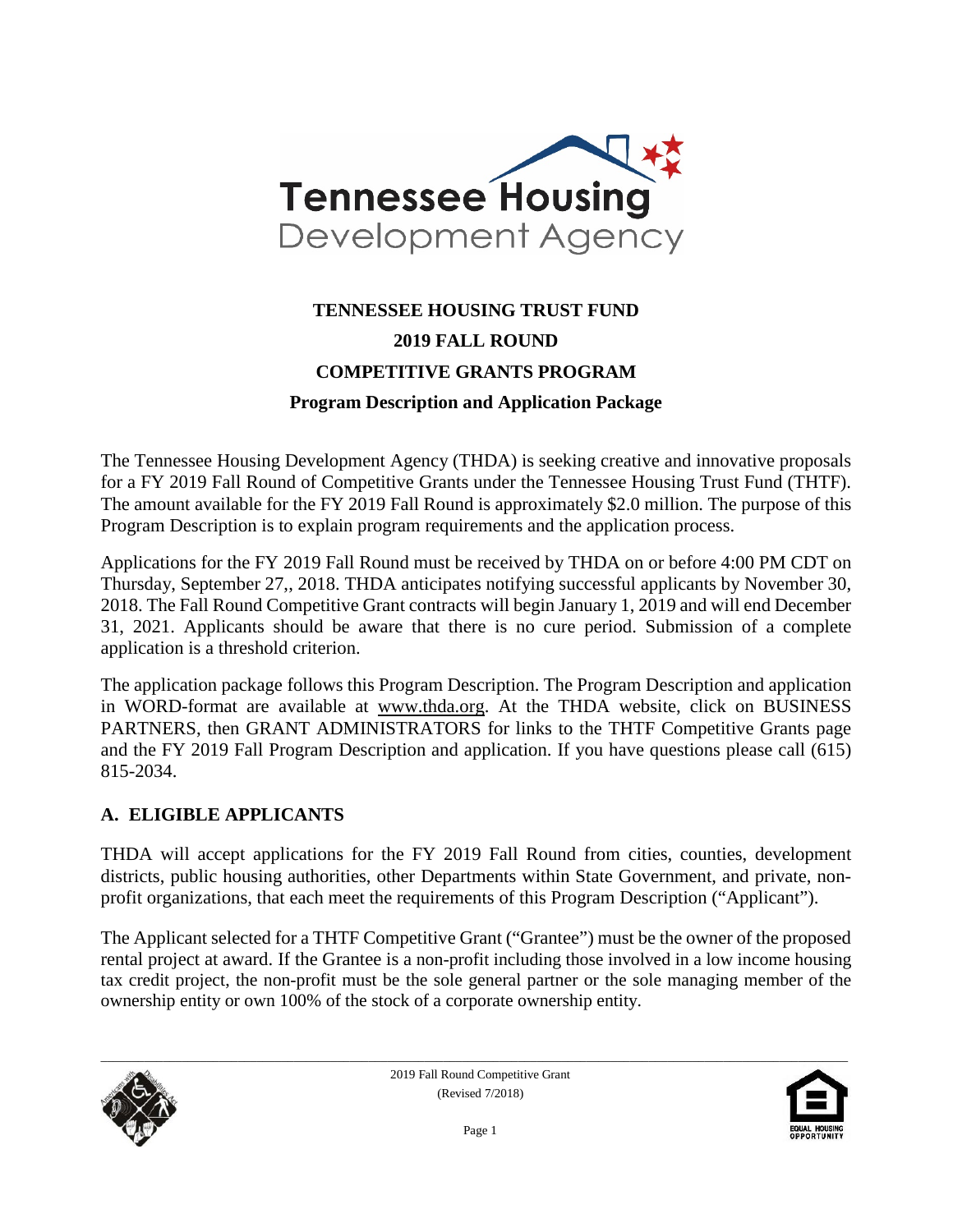All private, non-profit organizations must submit *Attachment One: Non-Profit Checklist* with supporting documentation. All private, non-profit organizations must be organized and existing in the State of Tennessee (as evidenced by a Certificate of Existence from the Tennessee Secretary of State, dated no more than 30 days prior to the application date) or, if organized and existing in another state, be organized and existing under the laws of that state and be qualified to do business in Tennessee (as evidenced by a Certificate of Existence from that state's Secretary of State dated no more than 30 days prior to the application date and by a Certificate of Authorization to do business in Tennessee from the Tennessee Secretary of State, dated no more than 30 days prior to the application date).

All private, non-profit Applicants must demonstrate at least two years of experience providing affordable housing or affordable housing related services in the state of Tennessee.

Additionally, Applicants seeking funding for transitional housing targeted to ex-offenders shall demonstrate good standing with the Tennessee Department of Corrections (TDOC) as of the date of submission of the 2019 Fall THTF application. All such Applicants shall be listed on TDOC's List of Approved Transitional Housing Providers.

Competitive Grant funds will be awarded to successful Applicants in the form of a grant. Applicants with prior Competitive Grants must also have *requested* the following percentages of their prior grants by September 20, 2018 to be eligible for the FY 2019 Fall Round Competitive Grant program:

| <b>COMPETITIVE GRANT</b><br>YEAR | <b>SPEND DOWN REQUIREMENT</b> |
|----------------------------------|-------------------------------|
| 2016 Spring and earlier          | 100%                          |
| 2017 Fall                        | 75%                           |
| 2018 Spring                      | 50%                           |
| 2018 Fall                        | 25%                           |
| 2018 Spring                      | Not Eligible                  |

To meet the "requested" threshold criteria, THDA must have received an official, complete Request for Payment Form with supporting documentation from an Applicant with a prior Competitive Grant.

# **B. ELIGIBLE ACTIVITIES**

All housing financed using THTF Competitive Grant resources must be affordable rental housing and must address the housing needs of households who are low, very low, and/or extremely low income as defined in Section F (1).

The following rental housing activities are eligible:

- New construction of rental housing units.
- Acquisition of rental housing units.
- Rehabilitation of rental housing units.



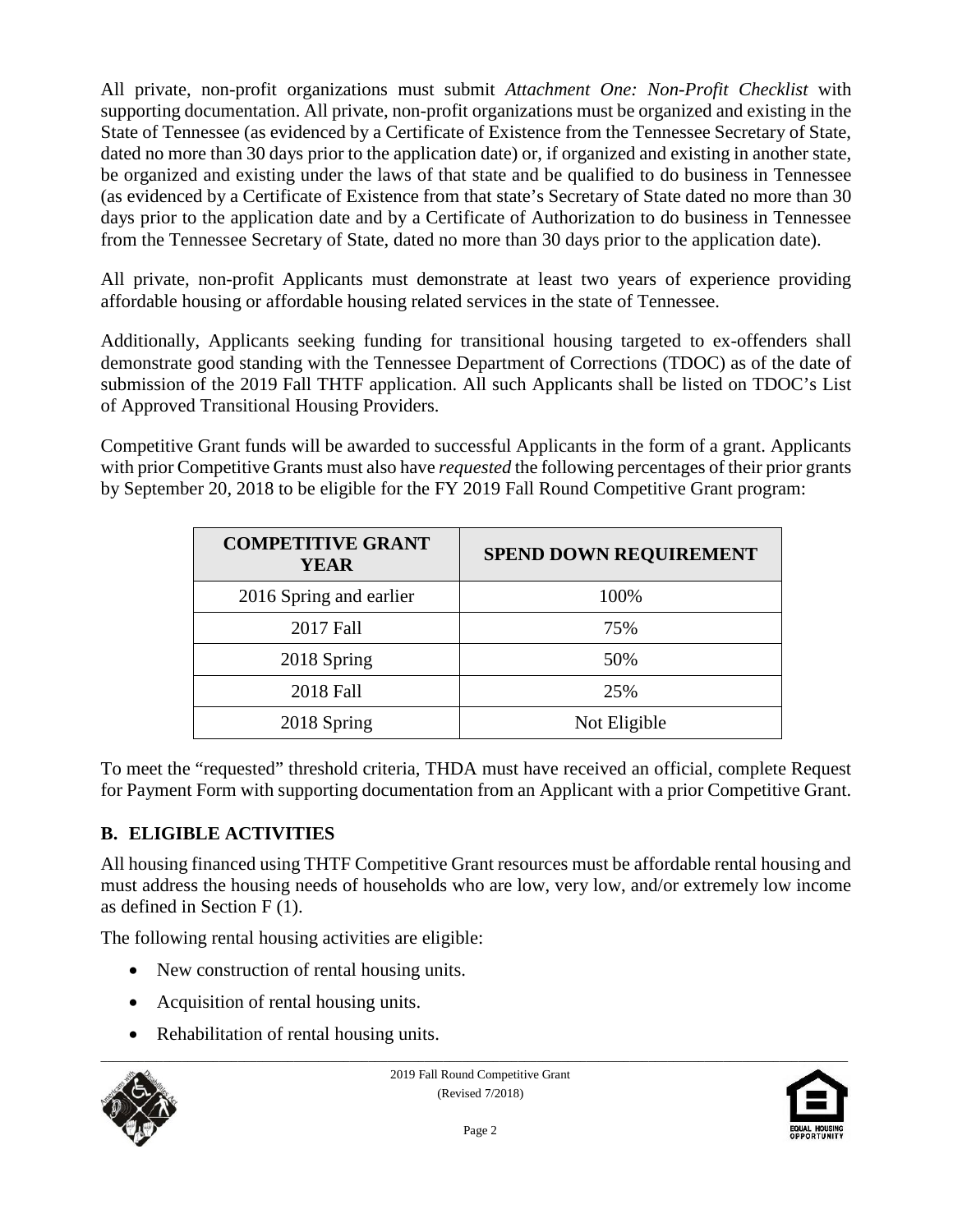- Conversion of non-residential units to residential units.
- Combinations of the above.

The rental housing provided may be either permanent or transitional as defined below:

- "Permanent Housing" is community-based housing with a tenant on a lease (or a sublease) for an initial term of at least one year that is renewable and is terminable only for cause.
- "Transitional housing" is housing that is designed to provide individuals and families with interim stability and support for up to 24 months in order to assist the household successfully move to and maintain permanent housing. Transitional housing must include a lease, sublease, or occupancy agreement.

All Applicants shall complete *Attachment Two: Rental Housing Feasibility Worksheet* to demonstrate a need for the Competitive Grant funds and the financial feasibility of the project.

# **C. TARGET POPULATIONS**

# **1. Low, very low and extremely low income households**

Rental housing for households at or below 80% of Area Median Income (AMI) is eligible. THDA will provide a preference for applications with a 25% set-aside of units for households who are extremely low income (0-30% AMI) or with a 50% set-aside of units for very low income  $(0 - 50\%$  AMI) households.

# **2. Housing for Individuals with Disabilities**

Housing for Individuals with Disabilities is rental housing for adult persons with a disability. All households must have incomes equal to or less than 80% of AMI.

All housing must provide access to flexible support services designed to help the individual stay housed and live a more productive life in the community. However, services must not be mandated or a condition of housing the individual.

A "*person with disabilities"* is a person, who has a physical, mental or emotional impairment that is expected to be of long-continued and indefinite duration; substantially impedes his or her ability to live independently; and is of such a nature that such disability could be improved by more suitable housing.

A person will also be considered to have a disability if he or she has a developmental disability, which is a severe, chronic disability that is attributable to a mental or physical impairment or combination of mental and physical impairments; is manifested before the person attains age 22; is likely to continue indefinitely; results in substantial functional limitations in three or more of the following areas of major life activity: self-care, receptive and expressive language, learning, mobility, self-direction, capacity for independent living, and economic self-sufficiency; and reflects the person's need for a combination and sequence



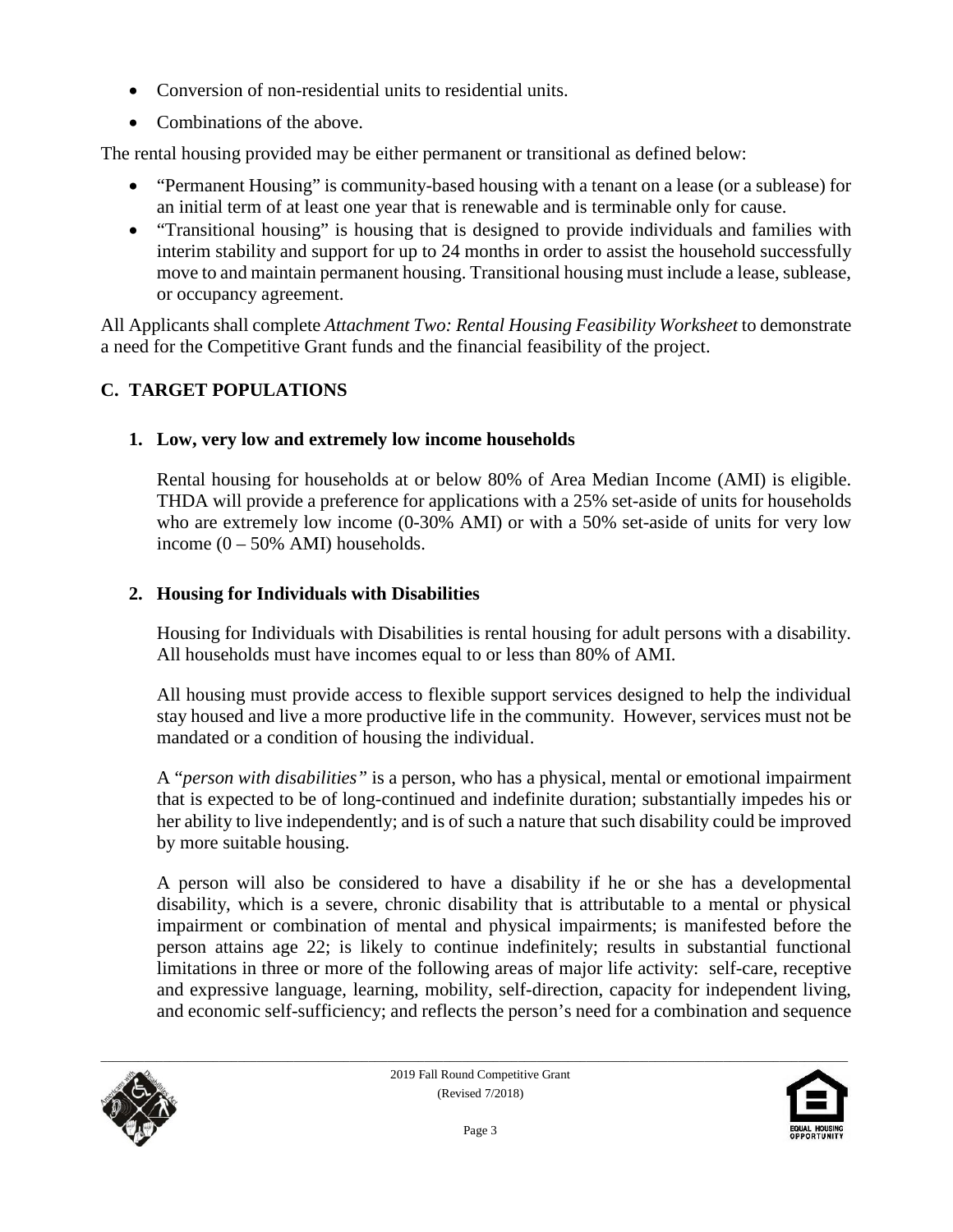of special interdisciplinary, or generic care, treatment, or other services that are of lifelong or extended duration and are individually planned and coordinated.

Housing funded for this population must meet the qualities of settings that are eligible for reimbursement under the Medicaid home and community-based services that were established by the Centers for Medicare and Medicaid Services (CMS) in the final rule dated January 16, 2014:

[https://www.federalregister.gov/articles/2014/01/16/2014-00487/medicaid](https://www.federalregister.gov/articles/2014/01/16/2014-00487/medicaid-program-state-plan-home-and-community-based-services-5-year-period-for-waivers-provider)[program-state-plan-home-and-community-based-services-5-year-period-for](https://www.federalregister.gov/articles/2014/01/16/2014-00487/medicaid-program-state-plan-home-and-community-based-services-5-year-period-for-waivers-provider)[waivers-provider.](https://www.federalregister.gov/articles/2014/01/16/2014-00487/medicaid-program-state-plan-home-and-community-based-services-5-year-period-for-waivers-provider)

The final rule requires that all home and community-based settings meet certain qualifications, including:

- The setting is integrated and supports full access to the greater community;
- Is selected by the individual from among setting options;
- Ensures individual rights of privacy, dignity, and respect, and freedom from coercion and restraint;
- Optimizes autonomy and independence in making life choices; and,
- Facilitates choice regarding services and who provides them.

Additionally for provider owned or controlled residential settings, the following additional requirements apply:

- The individual has a lease or other legally enforceable agreement providing similar protections;
- The individual has privacy in their unit including lockable doors, choice of roommates, and freedom to furnish or decorate the unit;
- The individual controls his/her own schedule, including access to food at any time;
- The individual can have visitors at any time; and,
- The setting is physically accessible.

# **3. Housing for Youth Transitioning Out of the State's Foster Care System**

Rental housing for youth transitioning out of the foster care system is eligible and is prioritized in the program's scoring matrix. All households must have incomes equal to or less than 80% of AMI. The head of the household must be at least 18 years of age and no more than 24 years of age at time of application for tenancy. All housing must provide flexible support services designed to help the individual stay housed and live a more productive life in the community.



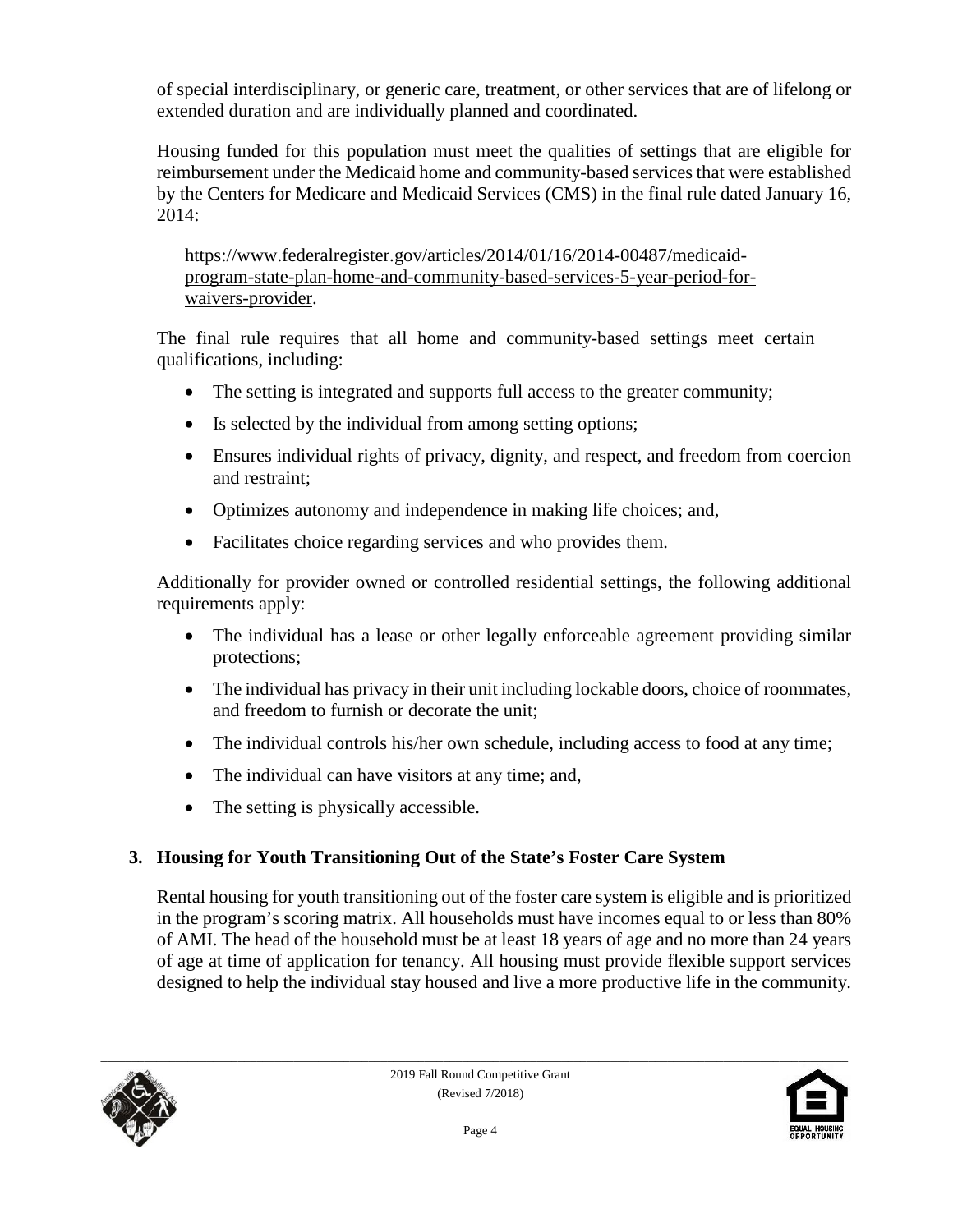#### **4. Housing for the Elderly**

Elderly populations are households where all household members are at least 62 years of age. All households must have incomes equal to or less than 80% of AMI. Housing for the elderly does not include hospices, nursing homes, or convalescent facilities.

#### **5. Housing for Ex-Offenders**

Rental housing for ex-offenders who are either homeless or at risk of homelessness and for those who are eligible for release by the Tennessee Board of Probation and Parole but who remain in custody due to having no other residential options is eligible. Housing for elderly offenders who are eligible for release by the Tennessee Board of Probation and Parole but who remain in custody due to no other residential options is encouraged. Housing for exoffenders is prioritized in the program's scoring matrix.

All housing must provide support services designed to help the individual stay housed and live a more productive life in the community.

Certain ex-offenders, as described below, may not be eligible to reside in housing of this type developed with Competitive Grants. All households must have incomes equal to or less than 80% of AMI. Housing providers must abide by all TDOC rules and regulations and all State and Federal statutes and laws as applicable to the populations being served.

#### **6. Housing for Veterans who are Homeless**

Rental housing set-aside for veterans who are homeless. To be eligible, an individual or family must meet one of the categories of homeless and the head of household or their spouse must meet the definition of "veteran" as defined below:

- As defined by the U.S. Department of Housing and Urban Development under the Homeless Emergency Assistance and Rapid Transition to Housing Act (HEARTH) at 24 CFR 91.5, "Homeless" includes:
	- (1) *Category 1*: An individual or family who lacks a fixed, regular, and adequate nighttime residence, meaning:
		- (i) An individual or family with a primary nighttime residence that is a public or private place not designed for or ordinarily used as a regular sleeping accommodation for human beings, including a car, park, abandoned building, bus or train station, airport or camping ground;
		- (ii) An individual or family living in a supervised publicly or privately operated shelter designed to provide temporary living arrangements (including congregate shelters, transitional housing, and hotels and motels paid for by charitable organizations or by federal, state, or local government programs for low-income individuals); or



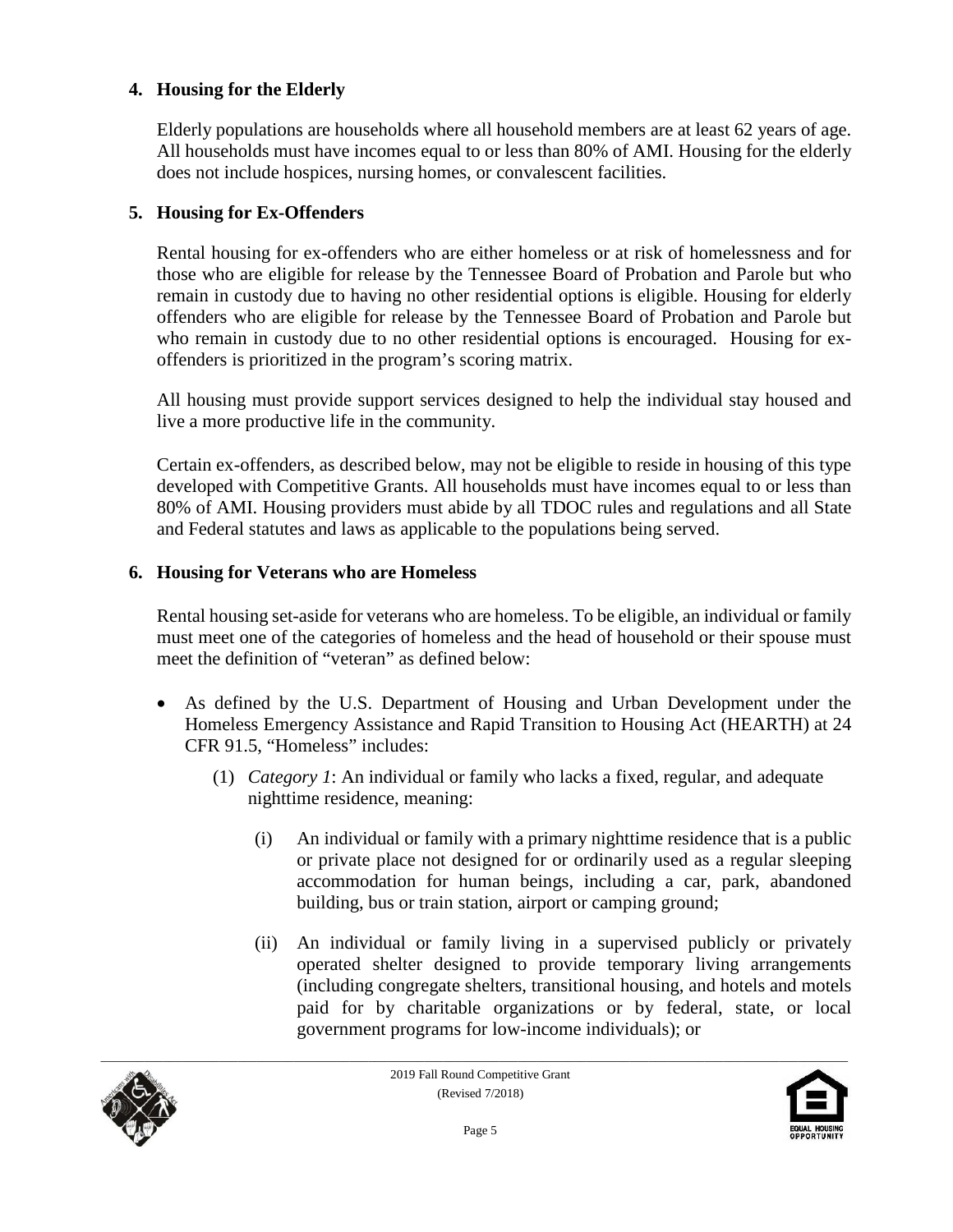- (iii) An individual who is exiting an institution where he or she resided for 90 days or less and who resided in an emergency shelter or place not meant for human habitation immediately before entering that institution;
- (2) *Category 2*: An individual or family who will imminently lose their primary nighttime residence, provided that:
	- (i) The primary nighttime residence will be lost within 14 days of the date of application for homeless assistance;
	- (ii) No subsequent residence has been identified; and
	- (iii) The individual or family lacks the resources or support networks, e.g., family friends, faith-based or other social networks, needed to obtain other permanent housing;
- (3) *Category 3*: Unaccompanied youth under 25 years of age, or families with children and youth, who do not otherwise qualify as homeless under this definition, but who:
	- (i) Are defined as homeless under section 387 of the Runaway and Homeless Youth Act (42 U.S.C. 5732a), section 637 of the Head Start Act (42 U.S.C. 9832), section 41403 of the Violence Against Women Act of 1994 (42 U.S.C. 14043e-2), section 330(h) of the Public Health Service Act (42 U.S.C. 254b(h)), section 3 of the Food and Nutrition Act of 2008 (7 U.S.C. 2012), SECTION 17(b) or section 725 of the McKinney-Vento Homeless Assistance Act (42 U.S.C. 11434A);
	- (ii) Have not had a lease, ownership interest, or occupancy agreement in permanent housing the 60 days immediately preceding the date of application for assistance;
	- (iii) Have experienced persistent instability as measured by two moves or more during the 60-day period immediately preceding the date of applying for homeless assistance; and
	- (iv) Can be expected to continue in such status for an extended period of time because of chronic disabilities, chronic physical health or mental health conditions, substance addiction, histories of domestic violence or childhood abuse (including neglect), the presence of a child or youth with a disability, or two or more barriers to employment, which include the lack of a high school degree or General Education (GED), illiteracy, low English proficiency, a history of incarceration or detention for criminal activity, and a history of unstable employment; or



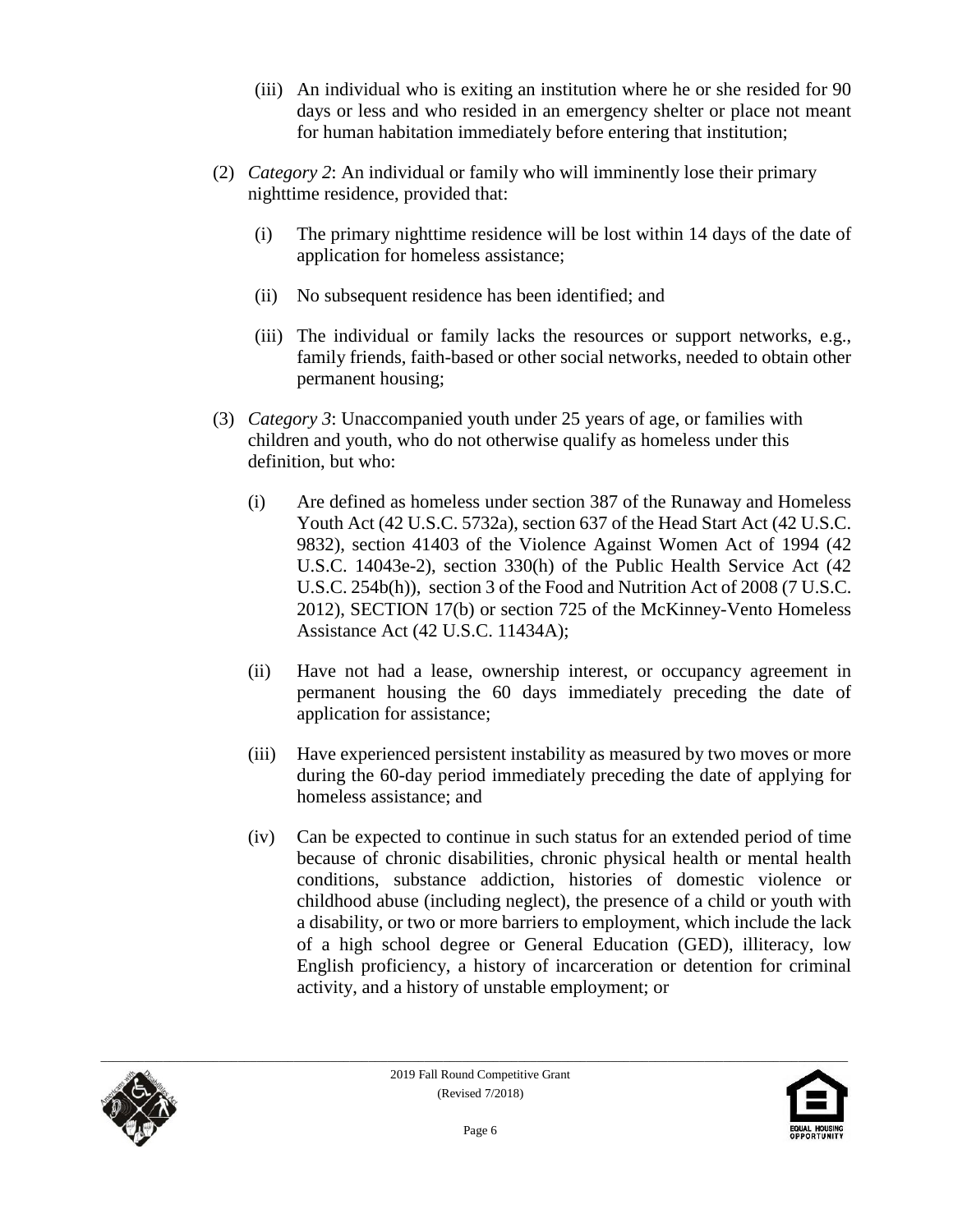- (4) *Category 4*: Any individual or family who:
	- (i) Is fleeing, or is attempting to flee, domestic violence, dating violence, sexual assault, stalking, or other dangerous or life-threatening conditions that relate to violence against the individual or a family member, including a child, that has either taken place within the individual's or family's primary nighttime residence or has made the individual or family afraid to return to their primary nighttime residence;
	- (ii) Has no other residence; and
	- (iii) Lacks the resources or support networks, e.g., family, friends, faith-based or other social networks, to obtain other permanent housing.
- As defined by the U.S. Interagency Council on Homelessness, a "Veteran" is an adult who served on active duty in the armed forces of the United States, including persons who served on active duty from the military reserves or the National Guard.

# **D. PROHIBITED ACTIVITIES**

A Grantee may not use the Competitive Grant for any of the following:

- 1. Pledge Competitive Grant funds as support for tax exempt borrowing by local grantees.
- 2. Provide off-site improvements or neighborhood infrastructure or public facility improvements.
- 3. Provide any portion of the THTF Competitive Grant or the required local match for administrative expenses by local governments.
- 4. Provide assistance to private, for-profit owners of rental property.
- 5. Implement homeowner rehabilitation projects.
- 6. Implement homeownership activities, including down payment assistance programs and the development of units for homeownership.
- 7. Acquire, rehabilitate or construct rental housing that is a treatment, hospice, nursing home, or convalescent facility.
- 8. Project Operating Reserves
- 9. Developer Fees
- 10. Cover costs incurred prior to the THTF contract start date.



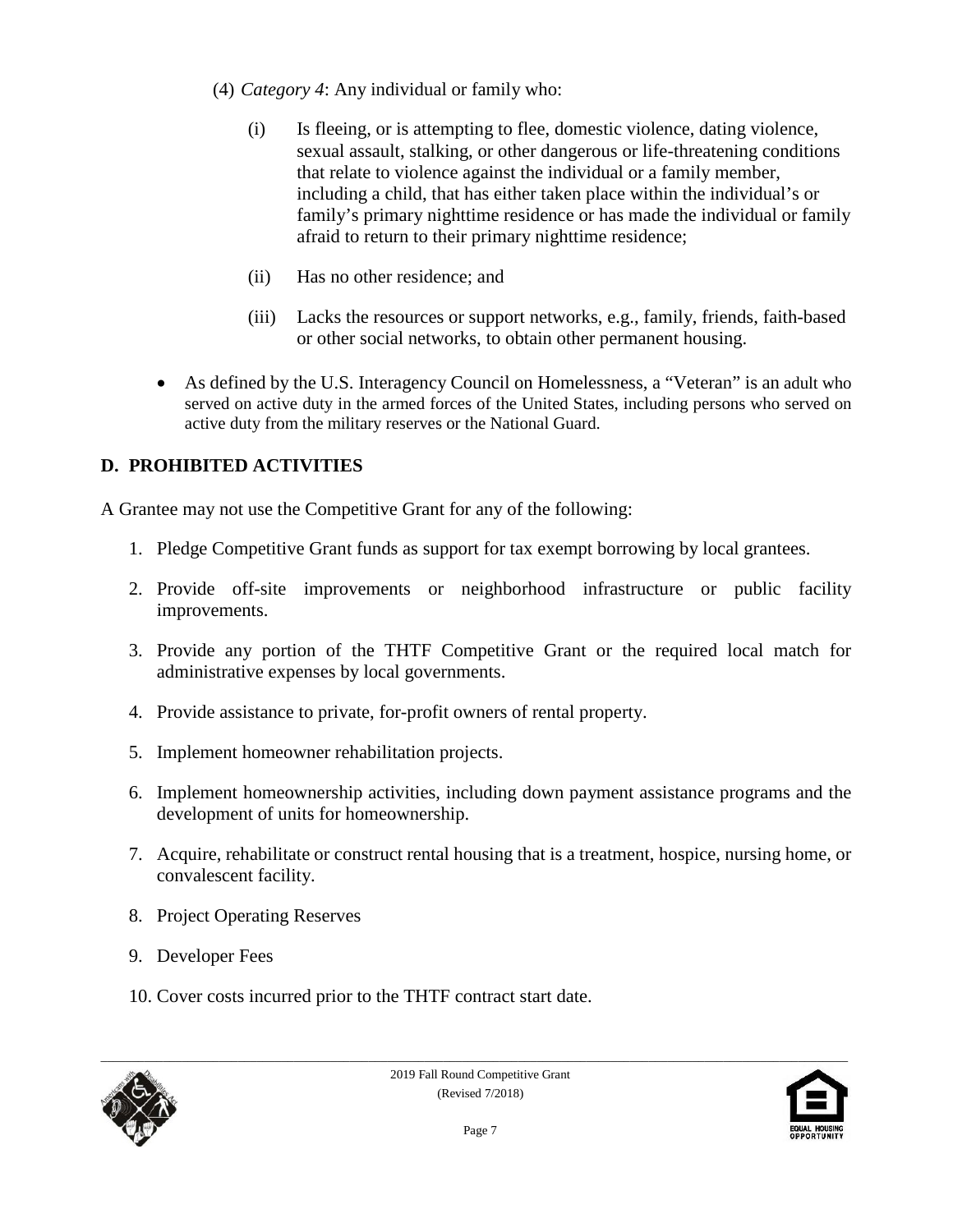# **E. MATCH**

Proposals must include a 50% match of the THTF development dollars awarded. THTF administrative funds allocated to the project are not required to be matched.

#### **Eligible Sources of Match Include:**

- 1. Grants from other agencies.
- 2. Federal sources such as the Community Development Block Grant (CDBG) program or USDA Rural Development.
- 3. Cash Contributions by local church groups, local agencies, or contributions by individuals.
- 4. Bank loans.
- 5. A funding pool established by a local lender for the applicant.
- 6. Supportive services provided for projects serving individuals with disabilities, homeless veterans, ex-offenders, the elderly, or youth transitioning out of the foster care system. The value of supportive services may be counted over the length of the applicable compliance period.
- 7. Rental assistance tied to the property. To be eligible, the commitment of rental assistance must extend beyond the end of the grant term. For purposes of application scoring, THDA will only count that value of rental assistance that extends beyond the grant term.
- 8. The value of property already owned by the Applicant upon which the proposed housing will be rehabilitated or constructed.
- 9. HOME grants from local participating jurisdictions to non-profit applicants.

#### **Ineligible Sources of Match:**

- 1. THDA program funds, including federal funding sources, made available to Applicants will not be an eligible source of the matching funds.
- 2. In-kind donations, services, or labor will not be an eligible source of matching funds.

THDA will prioritize applications with a firm match commitment, the value of which is clearly documented in the application by the entity providing the match source.



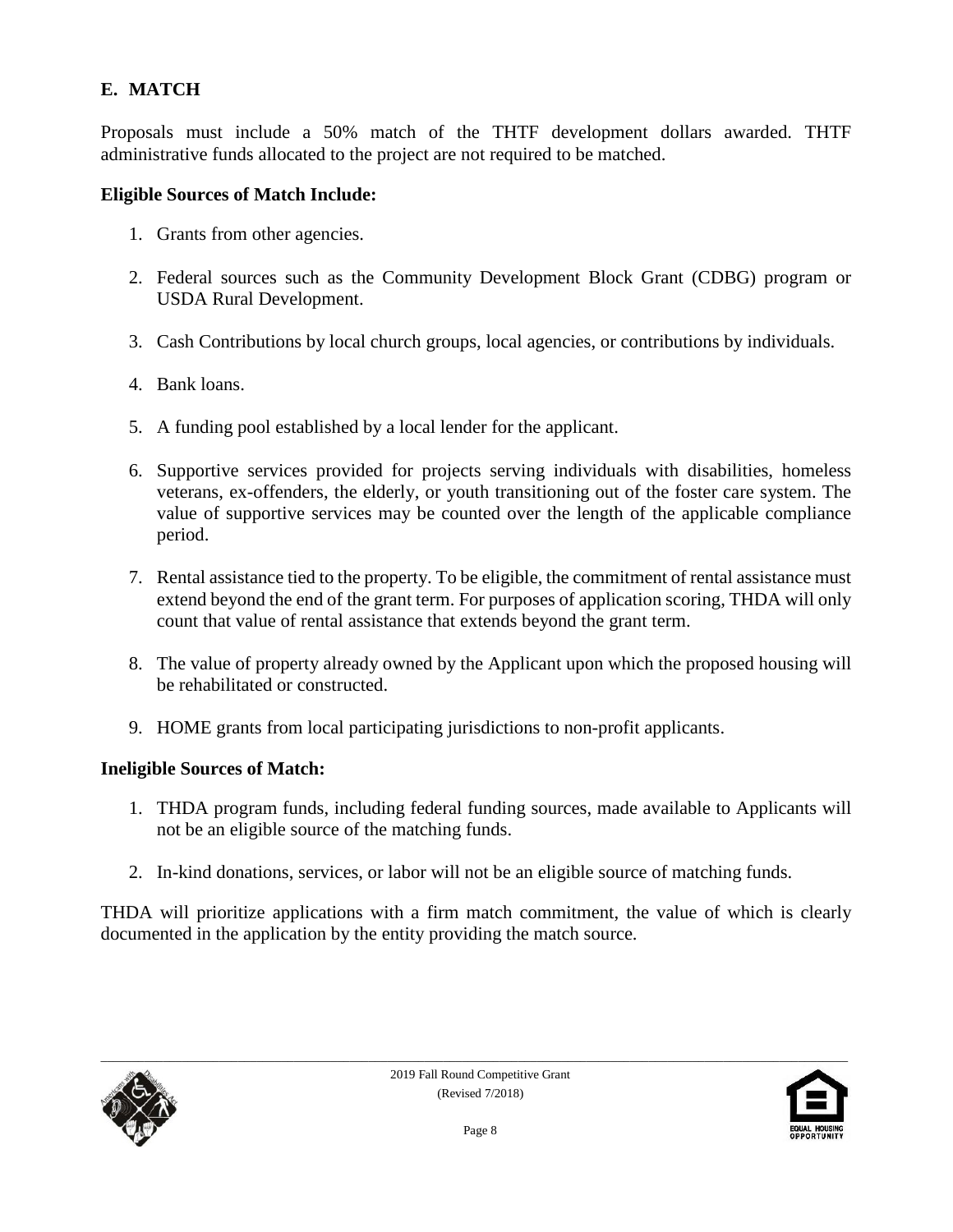### **F. PROGRAM REQUIREMENTS**

#### **1. INCOME LIMITS**

Competitive Grants for rental projects may be used to benefit low-, *very low- or extremely low income* households.

- A. "Low income household" means an individual or family unit whose gross annual income does not exceed 80% of the area median income, adjusted for family size;
- B. "Very low income household" means an individual or family unit whose gross annual income does not exceed 50% of the area median income, adjusted for family size.
- C. "Extremely low income household" means an individual or family unit whose gross annual income does not exceed 30% of the area median income, adjusted for family size.

The income limits apply to the incomes of the tenants, not to the owners of the property.

Grantees shall use the income limits established by the U.S. Department of Housing and Urban Development for the HOME Program, and household income as defined by the Section 8 Rental Assistance Program. Current limits are in *Attachment Three: Income Limits*. The income of the household to be reported for purposes of eligibility is the sum of the annual gross income of the beneficiary, the beneficiary's spouse, and any other family member residing in the home or rental unit. Annual gross income is "anticipated" for the next 12 months, based upon current circumstances or known upcoming changes, minus certain income exclusions.

Grantees shall ensure occupancy of units for which Competitive Grants were used by low-, very low- or extremely low- income tenants during the compliance period. Tenants whose annual incomes increase to over 80% of the area median may remain in occupancy, but must pay no less than 30% of their adjusted monthly income for rent and utilities.

#### **2. CRIMINAL BACKGROUND**

Grantees shall follow HUD regulations with regard to the provision of housing for exoffenders. HUD regulations prohibit housing assistance to the following groups of exoffenders:

- A. Ex-offenders who have been evicted from federally-assisted housing for drug-related criminal activity with an effective date of eviction within the last three (3) year period.
- B. An ex-offender household that includes a member who has ever been convicted of a drugrelated criminal activity involving the manufacturing or production of methamphetamines on the premises of federally–assisted housing.
- C. An ex-offender household that includes a member who is subject to a lifetime registration requirement under a state sex offender registry program.



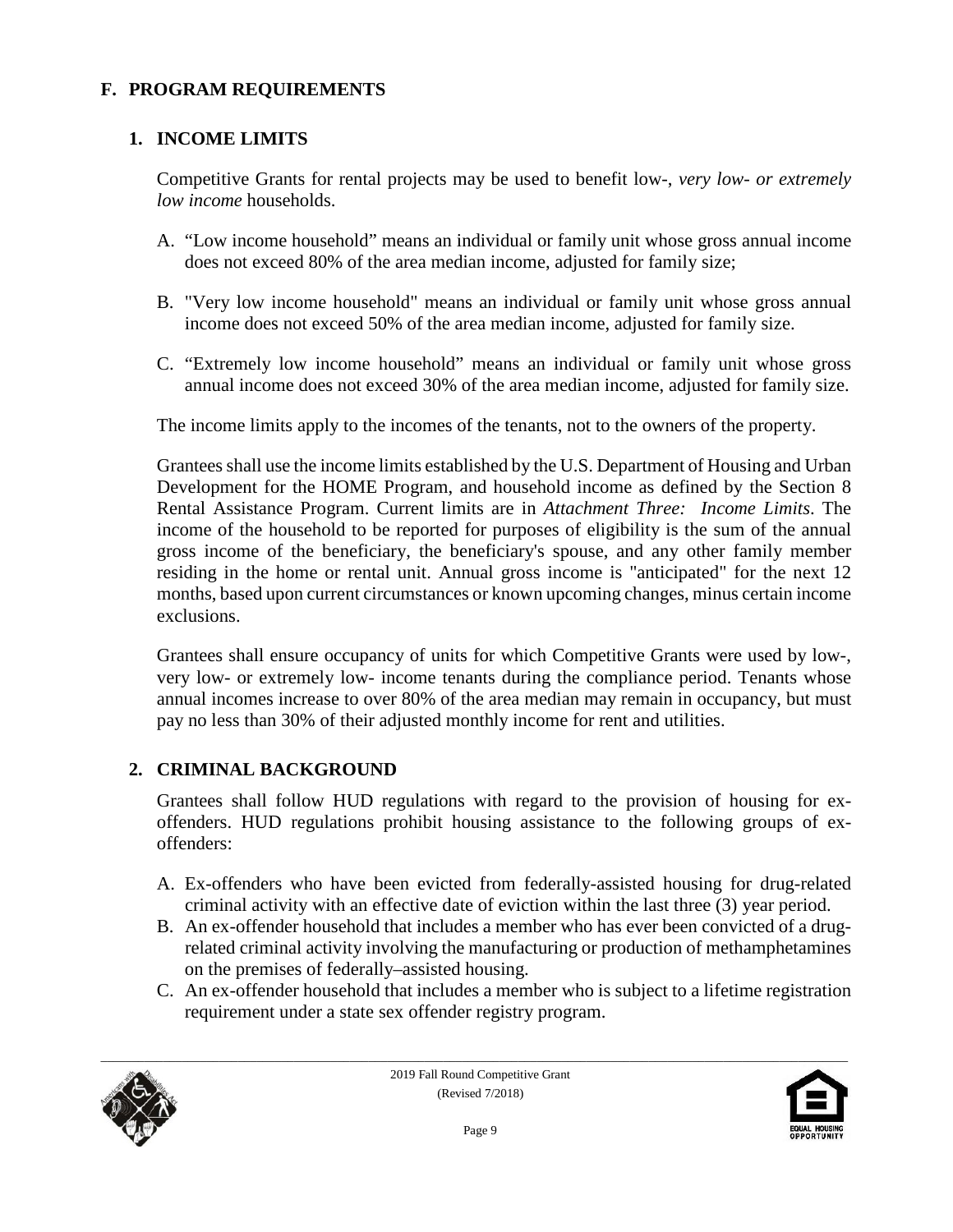### **3. COMPLIANCE PERIOD**

All rental housing projects for which Competitive Grants funds are used shall have a compliance period that begins on the date of issuance of the certificate of occupancy for the final building within the project. If a certificate of occupancy is not issued, the compliance period will begin on the date of recordation of the notice of completion for the project. Prior to drawing down Competitive Grants funds, Grantees shall sign a grant note, deed of trust and restrictive covenant to enforce the compliance period. The Competitive Grant is forgiven at the end of the compliance period if full compliance was achieved throughout the compliance period.

The length of the compliance period will be determined based on the amount of Competitive Grants funds invested per unit:

| <b>Average Per Unit HTF</b><br><b>Competitive Grants Investment</b> | <b>Compliance Period</b> |
|---------------------------------------------------------------------|--------------------------|
| $<$ \$15,000                                                        | 5 Years                  |
| $$15,000 - $40,000$                                                 | 10 Years                 |
| $>$ \$40,000                                                        | 15 Years                 |

#### **4. PROPERTY STANDARDS**

Property standards must be met when Competitive Grants funds are used for a project. Any rental units constructed or rehabilitated with Competitive Grants funds must meet THDA Design Standards for New Construction or Rehabilitation, as applicable. Additionally, all housing must meet all applicable local codes, rehabilitation standards, and zoning ordinances at the time of project completion.

In the absence of local codes, new construction of multi-family apartments of 3 or more units must meet the State-adopted edition of the International Building Code; new construction of single-family rental units or duplexes must meet the State-adopted edition of the International Residential Code for One- and Two-Family Dwellings; and rehabilitation of existing rental units must meet the State-adopted edition of the International Existing Building Code.

All contractors performing work on THTF assisted units must be appropriately licensed for the type of work being performed.

Following project completion, all properties assisted with Competitive Grant funds must meet Housing Quality Standards throughout the compliance period.



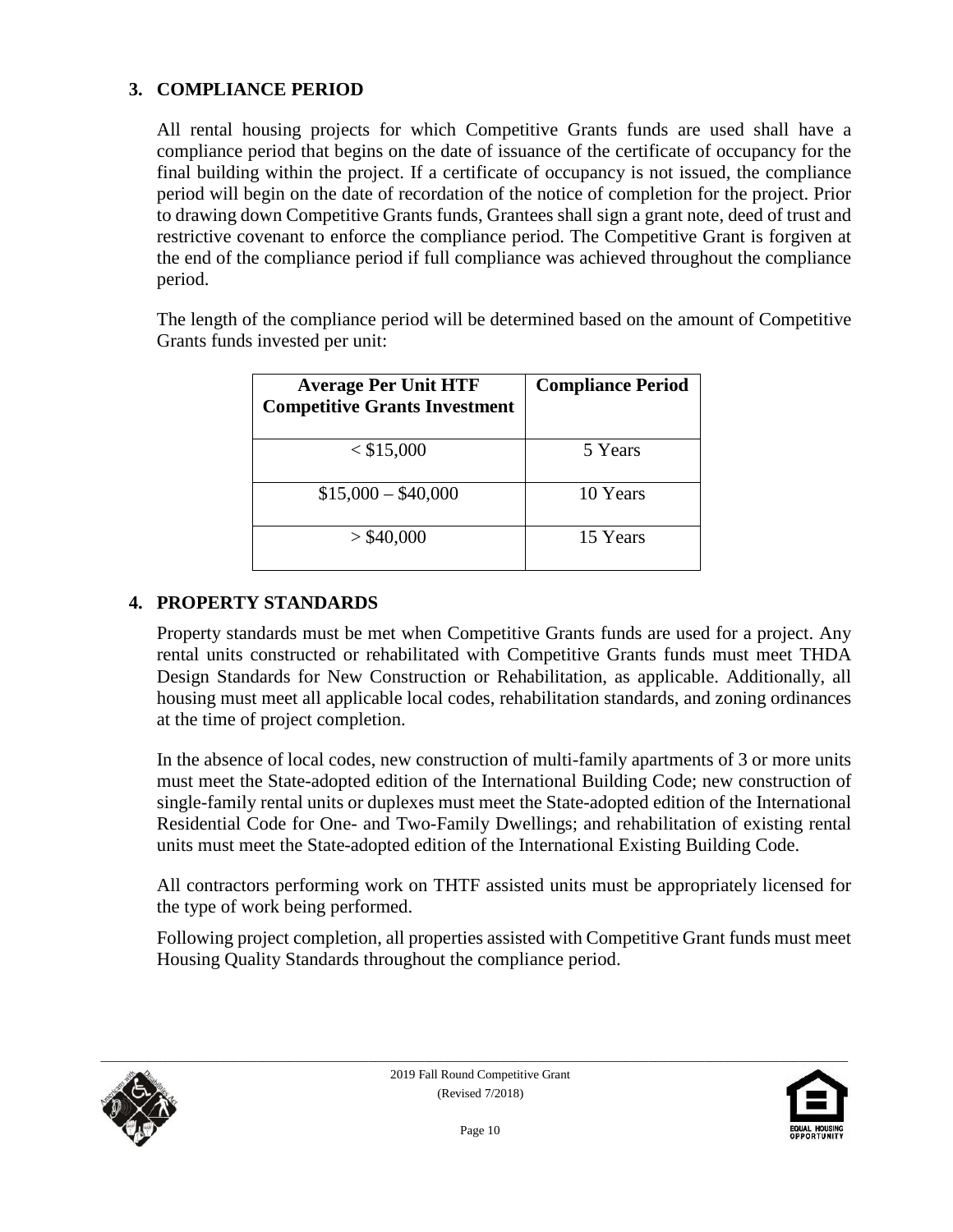*Energy Code*. New construction projects must also meet the current edition of the International Energy Conservation Code.

*Visitability.* Additional points will be awarded to Applicants proposing single-family rental or multi-family new construction projects that include design features to make the units visitable by individuals with physical disabilities. These options include a step-free entrance, free passage of 32-36" for interior/exterior doorways, and easy use by individuals confined to a wheelchair. Further information about visitability may be found at [www.visitability.org.](http://www.visitability.org/)

*Universal Design.* Additional points will be awarded to applications that incorporate features that meet the needs of the greatest number of residents within a community. Universal design differs from accessible design, which is primarily intended to meet the needs of persons with disabilities. Universal design, however, is inclusive of adaptable design as universal design incorporates structural features that will allow a residence to be adapted to an individual's current or future needs. Universal design features include, but are not limited to:

- Stepless entrances
- Minimum 5' x 5' level clear space inside and outside entry door
- Broad blocking in walls around toilet, tub and shower for future placement of grab bars
- Full-extension, pull out drawers, shelves, and racks in base cabinets in the kitchen
- Front mounted controls on all appliances
- Lever door handles
- Loop handle pulls on drawers and cabinet doors

More information on Universal Design may be found at The Center for Universal Design at North Carolina State University: [http://www.ncsu.edu/ncsu/design/cud/index.htm.](http://www.ncsu.edu/ncsu/design/cud/index.htm)

*Building Permits.* Building permits must be pulled on all new construction and rehabilitation projects as required by the state or local jurisdiction, including mechanical, plumbing, and or electrical permits.

*Inspections.* All rehabilitation or new construction work must be inspected by a qualified licensed inspector based on the rules applicable for the local jurisdiction in which the units are located. Licensed inspectors are certified by the Tennessee Department of Commerce and Insurance – State Fire Marshal's Office.

If a building permit is issued by a local jurisdiction or the state, inspection by a state certified inspector of that jurisdiction is required.

If the work is exempted by the state or local code and a permit is not required, then a qualified inspector may be used.



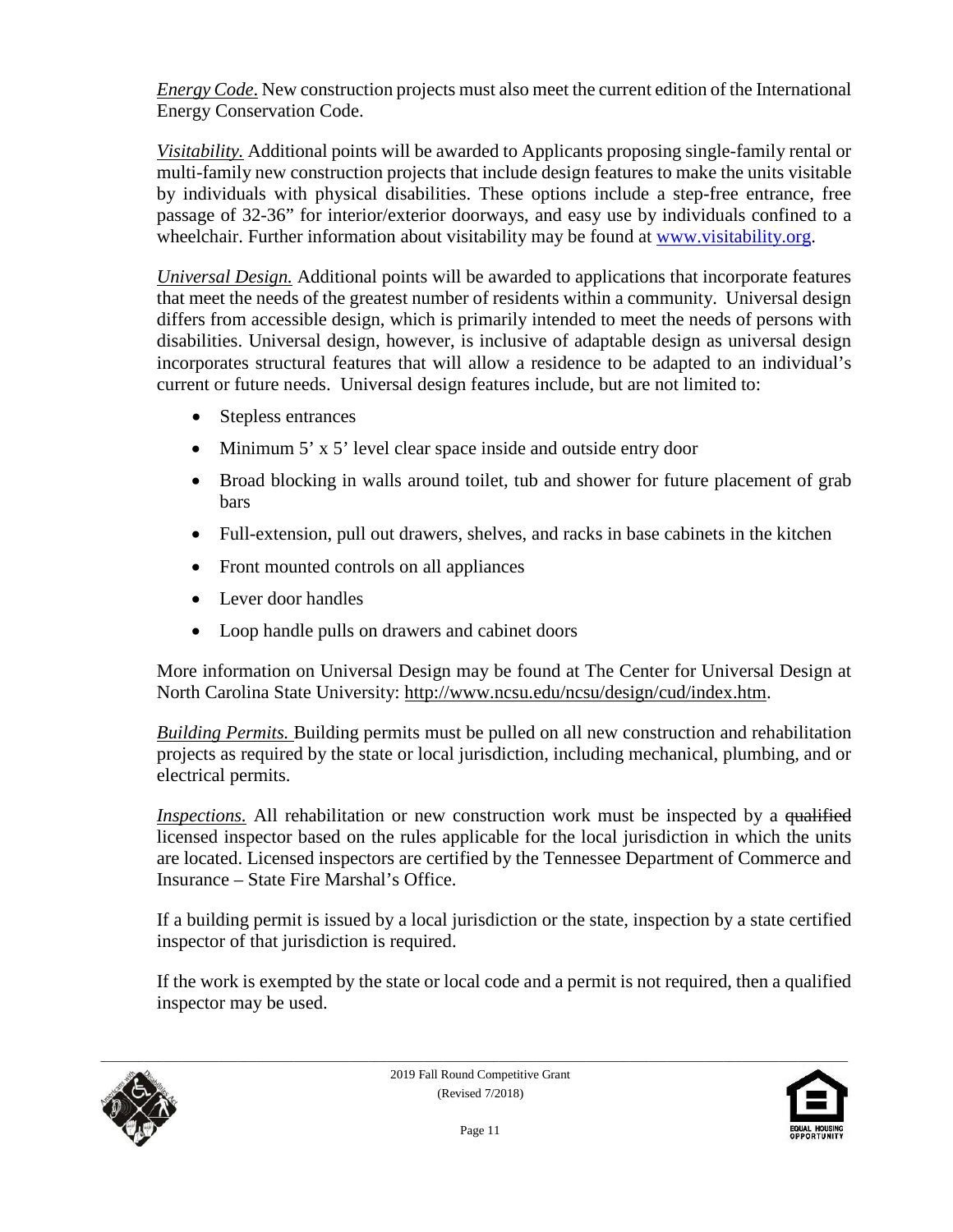A "qualified inspector" is defined as an individual with credentials appropriate for the type of work being performed, such as inspectors licensed by the State of Tennessee as Building, Mechanical, Plumbing, or Electrical Inspectors. For activities in which a building permit is not issued, a qualified inspector may include home inspectors as appropriate for the work performed; individuals certified by a national organization such as the International Code Council, the National Fire Protection Association, or the Standard Building Code Congress as a Housing Inspector; or individuals qualified as FHA Fee Inspectors. Other qualifications may be accepted on a case by case basis, and require THDA approval before the inspector may perform inspections.

#### **5. RENT LEVELS**

Every rental unit assisted with Competitive Grant funds is subject to rent controls designed to make sure that rents are affordable to low-, very low- or extremely low-income households. Unless the housing is a group home or a Single Room Occupancy (SRO) unit, the maximum rents used for Competitive Grants are the *High HOME rents.* The maximum rent for a Group home or a SRO unit is defined below.

However, Grantees are encouraged, but not required, to charge tenants in a rental property assisted with Competitive Grant funds no more than 30% of gross monthly income for rent. See *Attachment Four: HOME Program Rents*.

Rents are controlled for the length of the compliance period, and are determined on an annual basis by HUD. The published rents include utilities. *The cost of utilities paid by tenants must be subtracted (using applicable utility allowances) from the published HOME rents to determine the maximum allowable rents.*

Each Grantee should be aware of the market conditions of the area in which the project is located. The High HOME rents are maximum rents which can be charged. Each project should show market feasibility not based upon the High HOME rents, but rather upon area housing markets and THTF occupancy requirements which require occupancy by low-, verylow-, or extremely low-income tenants. Rents shall not exceed the published High HOME rents, adjusted for utility arrangements and bedroom size. However, because these rents must also be attractive to *low-, very low-, or extremely low- income* tenants, actual rents may be lower than the High HOME rents to keep within 30% of the tenant's monthly income. Programs should be designed so they take into consideration the market feasibility of projects funded.

A Competitive Grant may assist with the development of a group home, a housing unit that is occupied by two or more single persons or families. A group home consists of common space and/or facilities for group use by the occupants and, except in the case of a shared onebedroom unit, a separate private space for each individual or family. Group homes often house the elderly or persons with disabilities who require accompanying supportive services. The calculation of the applicable rent and tenant contributions must follow the following requirements:



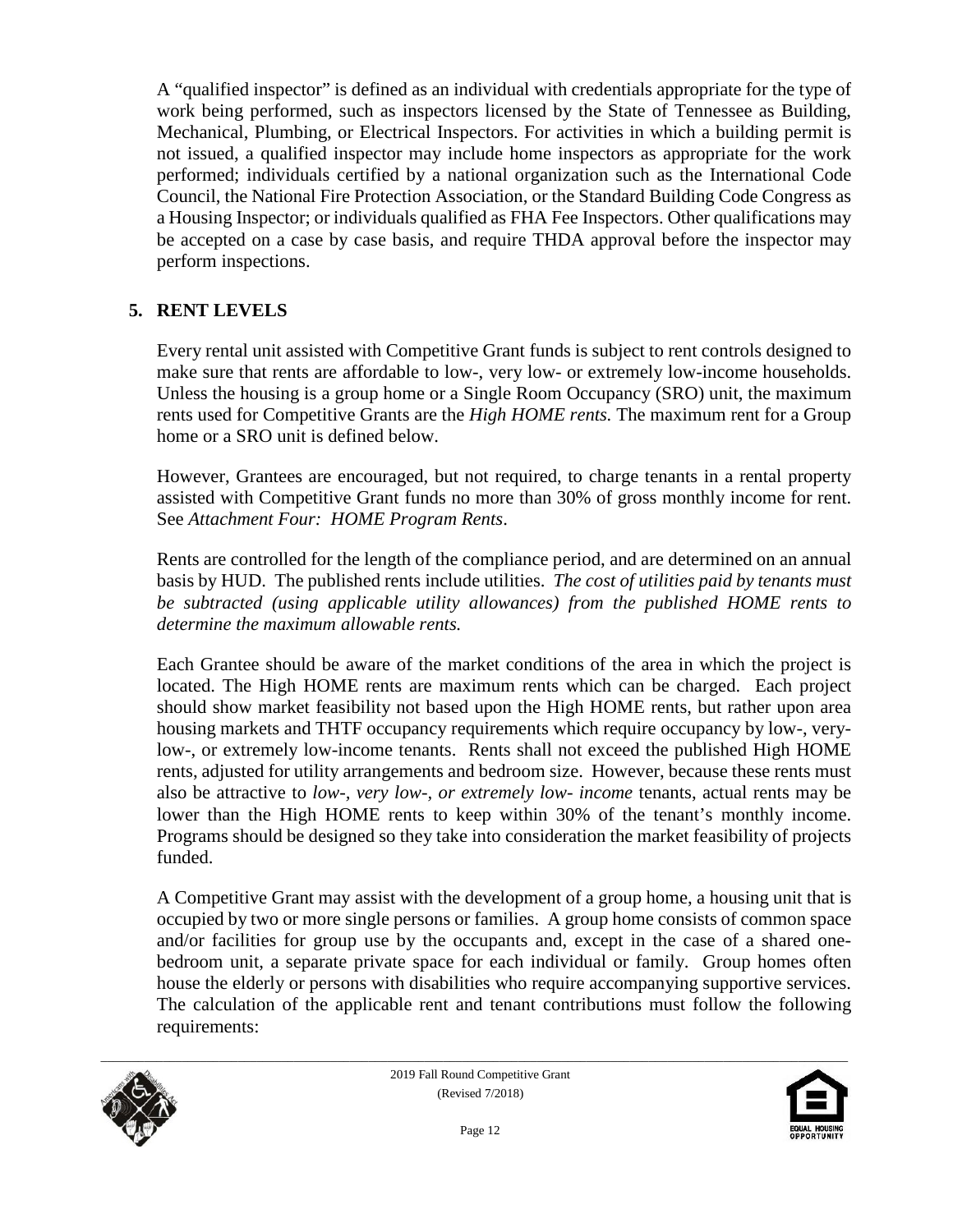- A THTF-assisted group home is treated as a single THTF-assisted housing unit with multiple bedrooms. The THTF rent limit for a group home is the HUD-published Fair Market Rent (FMR) rent limit for the total number of bedrooms in the group home.
- However, the bedrooms of live-in supportive service providers or other non-client staff are not included when calculating the total number of bedrooms for the purpose of establishing the rent. For example, if one bedroom in a four-bedroom home is occupied by a service provider, the maximum rent for the group home is the HUD-published FMR Limit for a three-bedroom unit.
- The HUD-published FMR Limit is the maximum combined rent that can be charged to all income eligible tenants residing in the group home. Each tenant pays a pro-rata share of the total rent.
- When group home tenants pay directly for utilities, the utility allowance must be subtracted from the HUD-published FMR limit in order to determine the maximum combined rent that can be charged to all tenants.
- Group homes frequently include food and/or other supportive services to its residents. Group home rents may not include food costs or the costs of supportive services. Costs for such services must be billed as separate charges. For group home units that are developed for persons with disabilities, disability-related services must be nonmandatory and the resident must have the option to choose the service provider. The lease must also state whether the fee-based services are optional or mandatory and must identify the amount of the additional fees or surcharges separately from the basic THTF rent for each tenant. The applicable State agency must approve in writing the costs of food and supportive services to be provided.

A Competitive Grant may assist with the development of Single Room Occupancy (SRO) housing, which consists of a single room dwelling unit that is the primary residence of a single occupant. The unit may or may not have food preparation and sanitary facilities. Rents for SRO units are based on the HUD Fair Market Rent (FMR) or the HUD High HOME rent depending on the characterization of the unit as described below.

| IF THE SRO HOUSING IS                                                                                                         | THEN                                                                                                                                                                                                                     |
|-------------------------------------------------------------------------------------------------------------------------------|--------------------------------------------------------------------------------------------------------------------------------------------------------------------------------------------------------------------------|
| A unit with <i>neither</i> food preparation nor sanitary facilities,<br>or with one (food preparation or sanitary facilities) | The THTF rent may not exceed 75% of the HUD-<br>published FMR limit for a 0-bedroom (efficiency) unit.                                                                                                                   |
| A unit with <i>both</i> food preparation and sanitary facilities                                                              | The THTF rent cannot exceed the HUD published High<br>HOME rent limit for a 0-bedroom unit.                                                                                                                              |
| A unit that receives state or Federal <i>project-based</i> rental<br>assistance and is occupied by a very low income tenant   | The THTF rent can be the applicable State or Federal<br>project-based rent, as long as it is occupied by a very<br>low income tenant who does not pay more than 30% of<br>the family's monthly adjusted income for rent. |



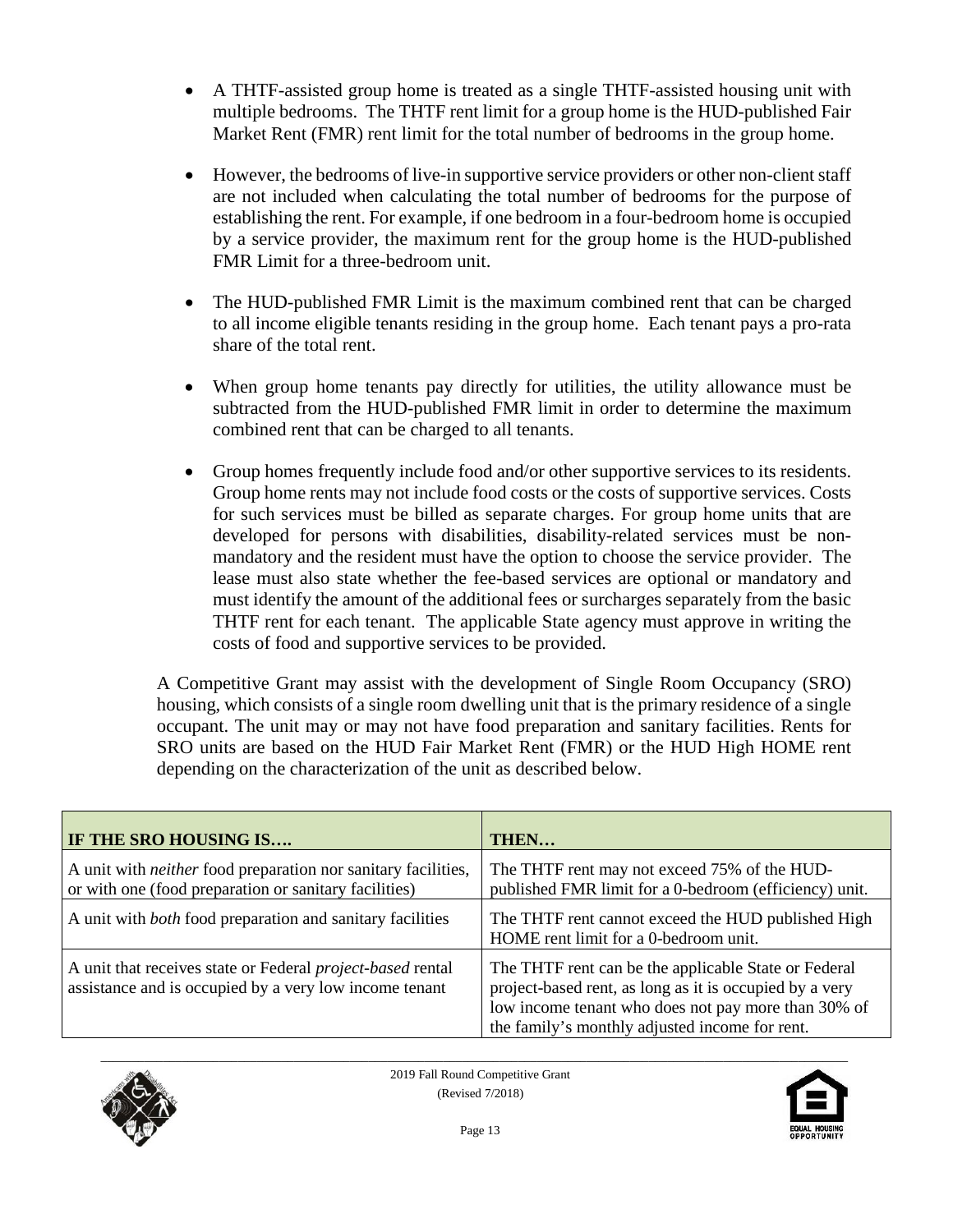The calculation of the applicable rent and tenant contributions must adhere to the following requirements:

- Utility costs are included in the maximum published HOME or FMR SRO rent. If SRO tenants pay directly for utilities, the utility allowance must be subtracted from the HUD-published HOME rent limit or FMR limit in order to determine the maximum rent that can be charged for the SRO unit.
- SRO units may not include food costs or the costs of any supportive services. Costs for such services must be billed as separate charges. For SRO units that are developed for persons with disabilities, disability-related services must be non-mandatory and the resident must have the option to choose the service provider.
- Each SRO tenant's lease must clearly state whether the fee-based services are optional or required and must also identify the amount of additional fees or surcharges separately from the basic THTF rent for each tenant. The applicable State agency must approve in writing the costs of food and supportive services to be provided.

# **6. GRANTEE'S ON-GOING OBLIGATIONS FOR RENTAL PROPERTY**

During the compliance period, a Grantee shall:

- A. Conduct initial and annual income certification of tenants;
- B. Adhere to the THTF rent limits;
- C. Comply with THDA Property Standards;
- D. Comply with fair housing and affirmative marketing requirements and,
- E. Report to THDA as THDA may require;
- F. Take other actions as THDA may require

# **G. PROCUREMENT**

It is important to keep the solicitation of bids for goods and services, materials, supplies and/or equipment open and competitive. Grantees shall develop and follow their procurement policies. At a minimum, there must be an established selection procedure. Grantees shall obtain at least three bids, and the purchase should be made from the lowest or best bidder. There must be a written rationale for selecting the successful bid or proposal.

# **H. MARKETING REQUIREMENTS**

One goal of Competitive Grants is to raise the profile of affordable housing at the local, state and federal level, and to demonstrate that decent housing impacts all facets of community development. Each Grantee shall implement marketing and public relations plans to accentuate the achievements of the program. THDA's Communications Division will assist in the development of these plans. Grantees shall submit data and beneficiary stories to THDA as may be required by THDA.



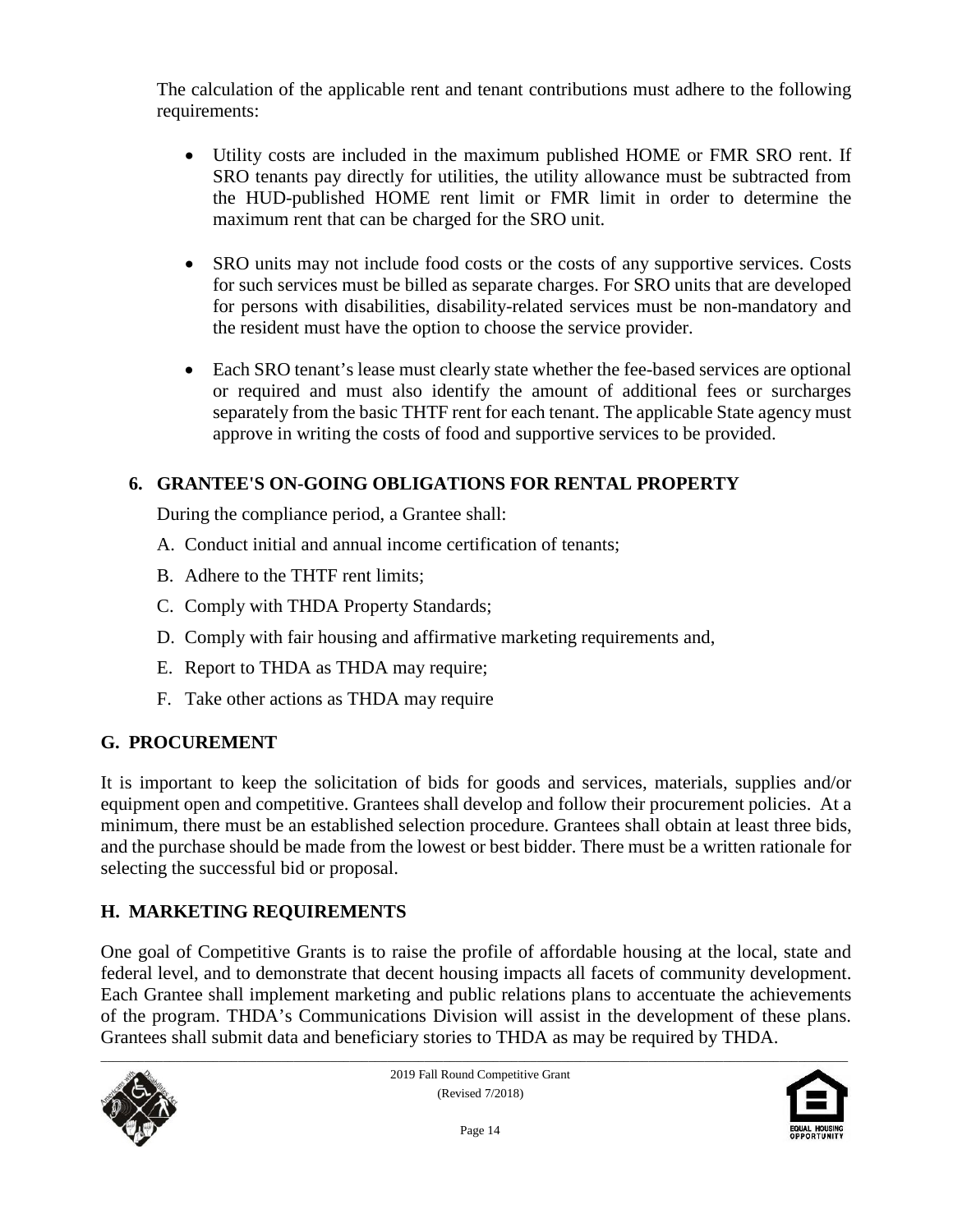# **I. FAIR HOUSING AND EQUAL OPPORTUNITY**

Each Grantee receiving a Competitive Grant shall comply with both state and federal laws regarding fair housing and equal opportunity (FHEO). FHEO requirements have been developed to protect individuals and groups against discrimination on the basis of: race, color, national origin, religion, age, disability, familial status, or sex.

In particular, owners and program administrators will need to be aware of discrimination issues with regard to: housing opportunities; employment opportunities; business opportunities; and benefits resulting from activities funded in full or in part by a Competitive Grant.

Each Grantee shall establish and follow procedures to inform the public and potential tenants of FHEO and the Grantee's affirmative marketing program. Grantees shall establish and follow procedures by which Grantees will solicit applications from potential tenants. Grantees shall maintain records of efforts to affirmatively market rental units. Grantees shall provide evidence of all of the above at the request of THDA.

#### **J. TN HOUSING SEARCH.ORG**

Beginning at the start of initial lease-up through the end of the compliance period, all Grantees shall list units available for occupancy on TNHousingSearch.org or any subsequent affordable rental housing locator system sponsored by THDA and, as permitted by the locator system for the type of housing funded.

#### **K. APPLICATION AND EVALUATION PROCEDURE**

Applications for Competitive Grants should be limited only by imagination, availability of matching funds, availability of support services, and a demonstrated need for the proposed project in a given area.

Proposals for funding in the FY 2019 Fall Round are limited to a maximum of \$500,000. There is no minimum grant amount. THDA expects that the combination of Competitive Grant funds and the required matching funds will be sufficient to allow the proposed project to be completed in a timely manner.

Applicants may request up to 7% of the grant request in administrative funds. Administrative funds may be used to pay administrative costs incurred by the grantee in the performance of program activities. Administrative funds are not subject to the match requirement.

Proposals that address the housing needs of very low or extremely low income households, including youth transitioning from foster care, homeless veterans, and ex-offenders, especially elderly offenders who are eligible for release by the Tennessee Board of Probation and Parole but who remain in custody due to no other residential options and who meet other requirements specified in the Program Description, will receive additional points in the scoring matrix. Proposals with an identified, firm commitment for the matching funds are preferred and those proposals with a firm commitment for match resources which exceeds the 50% requirement will be highly preferred.



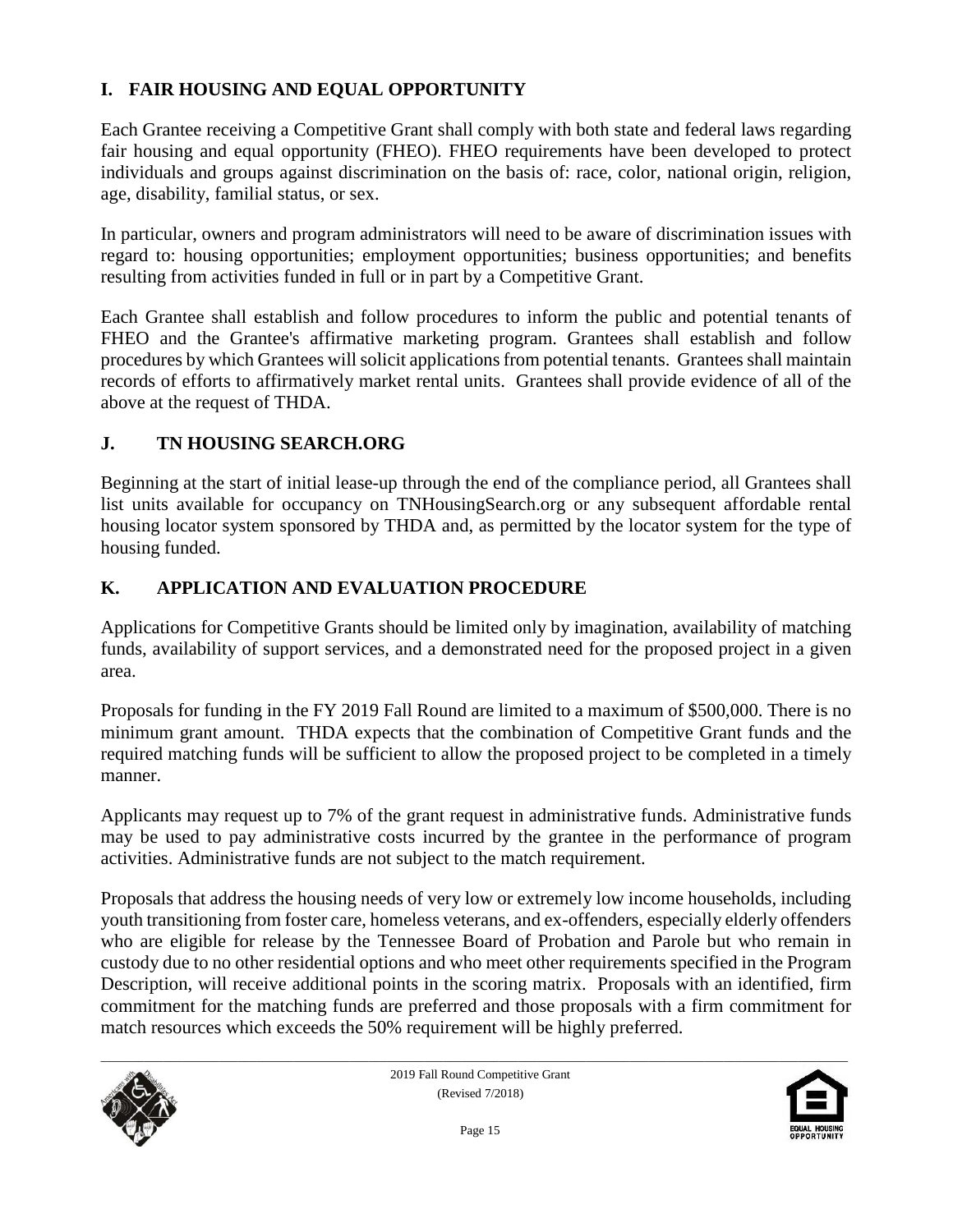THDA will evaluate each application to determine if the proposal meets program criteria, including, without limitation, submission of a complete application; proposal of an eligible activity serving eligible populations, proposal of a project that is ready to get underway except for the gap in financing to be provided by the Competitive Grant; and proposal of a project that in the opinion of THDA, in its sole discretion, is physically, financially and administratively feasible.

Applications will not be considered if the following threshold items are not submitted to THDA by the application due date:

- Application signed by the Chief Executive of the organization or the President/Chairman of the Board of Directors.
- Copy of the latest audit or audited financial statement of the organization.
- Copy of a current resolution by the Board of Directors or governing body approving the submission of the application under the 2019 Fall Housing Trust Fund Competitive Grants Program Description.
- If a non-profit organization, a Certificate of Existence or Certificate of Authorization from the Tennessee Secretary of State, as applicable, dated within 30 days of the application date. If the non-profit organization is organized in a state other than Tennessee, a Certificate of Existence from the Secretary of State in which the organization was organized must also be submitted.
- If a nonprofit organization, documentation of an IRS designation under Section 501(c)3 or Section 501(c)4 of the federal tax code.
- If a nonprofit organization, copy of the Charter and By-laws of the organization.

Additionally, all nonprofit organizations must upload through THDA's Participant Information Management System (PIMS) those organizational documents required to be uploaded through PIMS. Copies of organizational documents that are required to be submitted through PIMS, but are submitted through another means, will not be considered.

Additionally, as a threshold requirement, organizations seeking funding for transitional housing targeted to ex-offenders shall demonstrate approval and good standing with the Tennessee Department of Corrections (TDOC) as of the application due date. All such organizations shall be listed on TDOC's List of Approved Transitional Housing Providers.

As a threshold requirement for consideration, applications from organizations seeking Competitive Grants to provide rental housing for ex-offenders shall provide a copy of the policies and procedures guiding the operation of their program and a copy of the program's application for tenancy.

A Review Committee will score and rank all applications meeting the threshold criteria, as determined by the Review Committee in its sole discretion. Applications will be ranked in descending numerical order based on the categories in the THTF Competitive Grant Matrix.



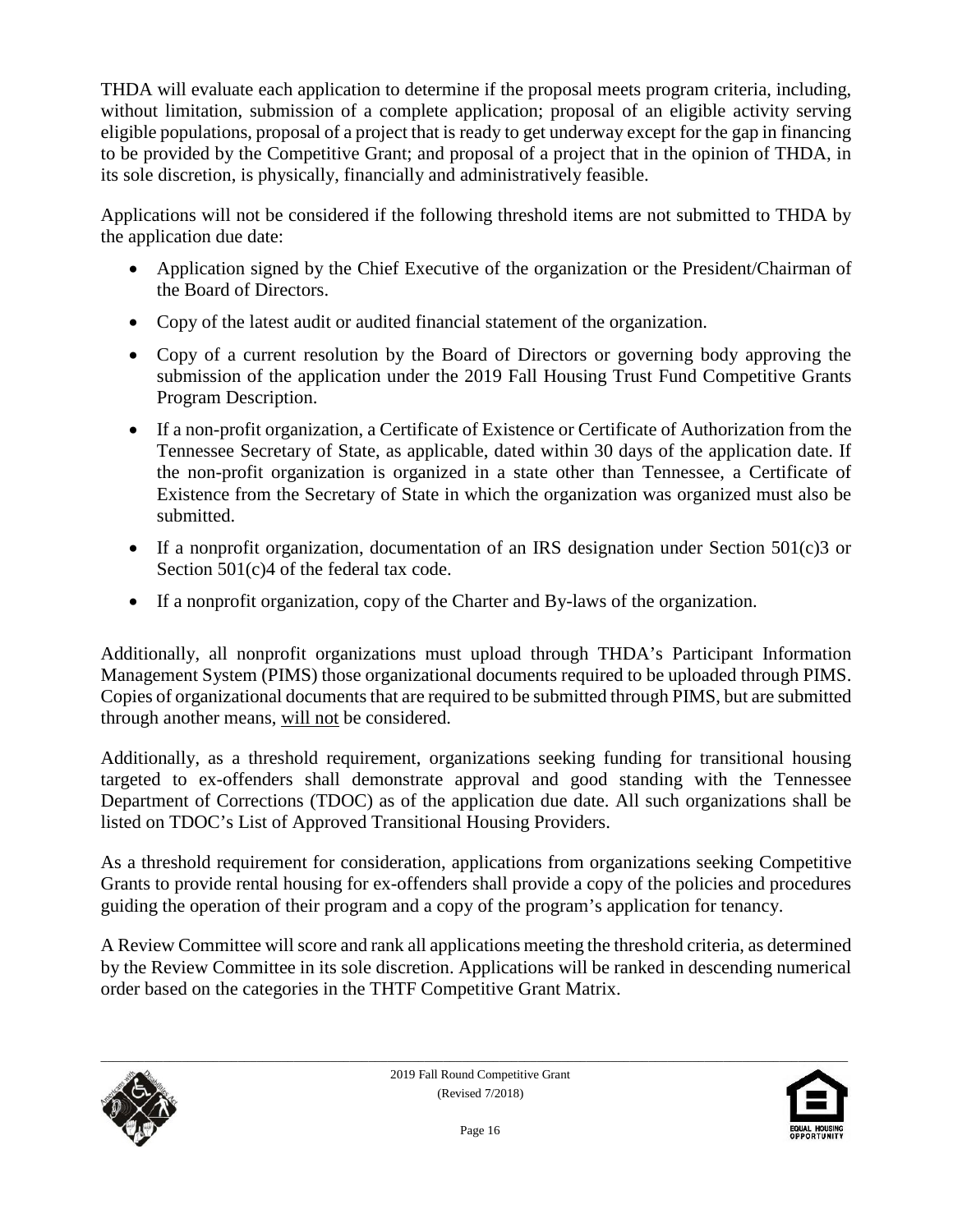In the event of a tie score, THDA first will select the application with the highest total Innovation score and then, if a tie still remains, the highest total Need score. If a tie still remains, THDA will prioritize funding for the application with the greatest number of HTF funded units as the final determinant.

Applicants must receive a minimum score of 60 to be considered for funding.

The Review Committee will present its recommendations to the Executive Director for determination of awards.



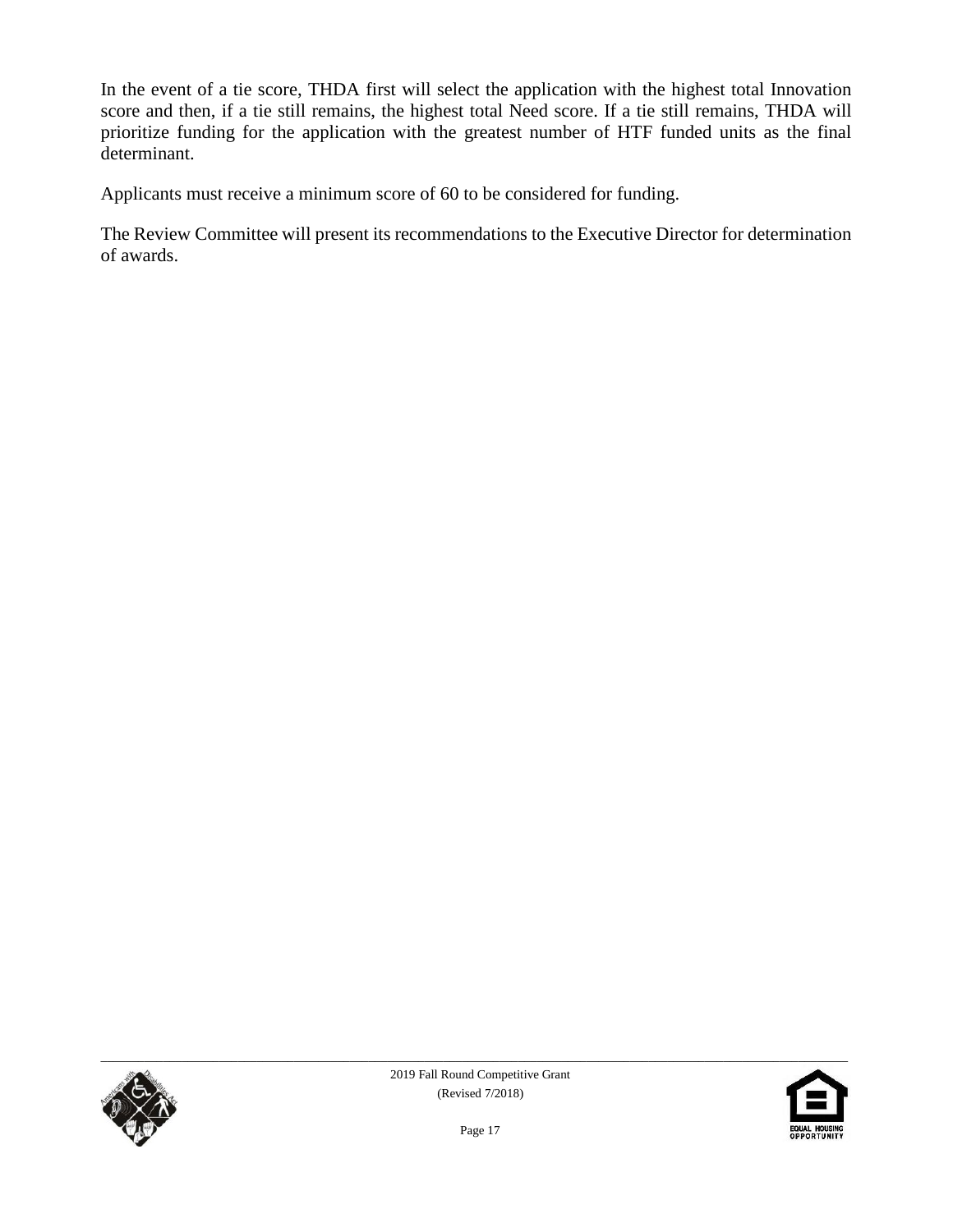### **THTF COMPETITIVE GRANT MATRIX Up to 100 Points**

### **1. CAPABILITY Up to 70 points**

- The program design is complete, and all necessary Up to 35 points components are identified in the application.
	- o The proposal demonstrates adherence to program guidelines, is well designed for the targeted population, and demonstrates an effective use of THDA resources.
	- o Sites have been identified and the applicant has site control of the parcel(s) on which the housing will be developed or the applicant can demonstrate a consistent and successful history for securing ownership control of property in each of the past five consecutive years that is either (1) at least double the number of single family units proposed in this THTF application or (2) if multifamily housing is proposed, at least double the number of sites proposed for acquisition in this THTF application.
	- o The project is physically, administratively, and financially feasible with sufficient revenue for the on-going operation of the housing during the compliance period.
	- o The feasibility worksheet is complete, correct, and demonstrates a need for a Competitive Grant.
	- o The proposed rents charged to tenants are reasonable given the income of the targeted population or rental assistance is committed to lower the contribution of the tenant toward rent and utilities.
	- o If new construction, the housing will include design features that meet Universal Design standards, Visitability standards, and Energy code standards.
	- o For projects targeting special populations, including individuals with disabilities, homeless veterans, or youth aging out of foster care, a firm commitment for the delivery of supportive services is in place.
	- o For projects targeting ex-offenders, a plan for the screening of ex-offenders and a plan for the provision and funding of support services are in place.
	- o For projects targeting individuals with disabilities, the proposed housing meets the goals of the Final Rule for the qualities of settings that are eligible for reimbursement under the Medicaid home and community-based services that have been established by the Centers for Medicare and Medicaid Services (CMS) on January 16, 2014. Point deductions will be assessed if the CMS qualities of settings are not met based on THDA's sole determination.
	- o The applicant demonstrates the likelihood and feasibility to secure matching funds. Firm commitment letters are included in the application.



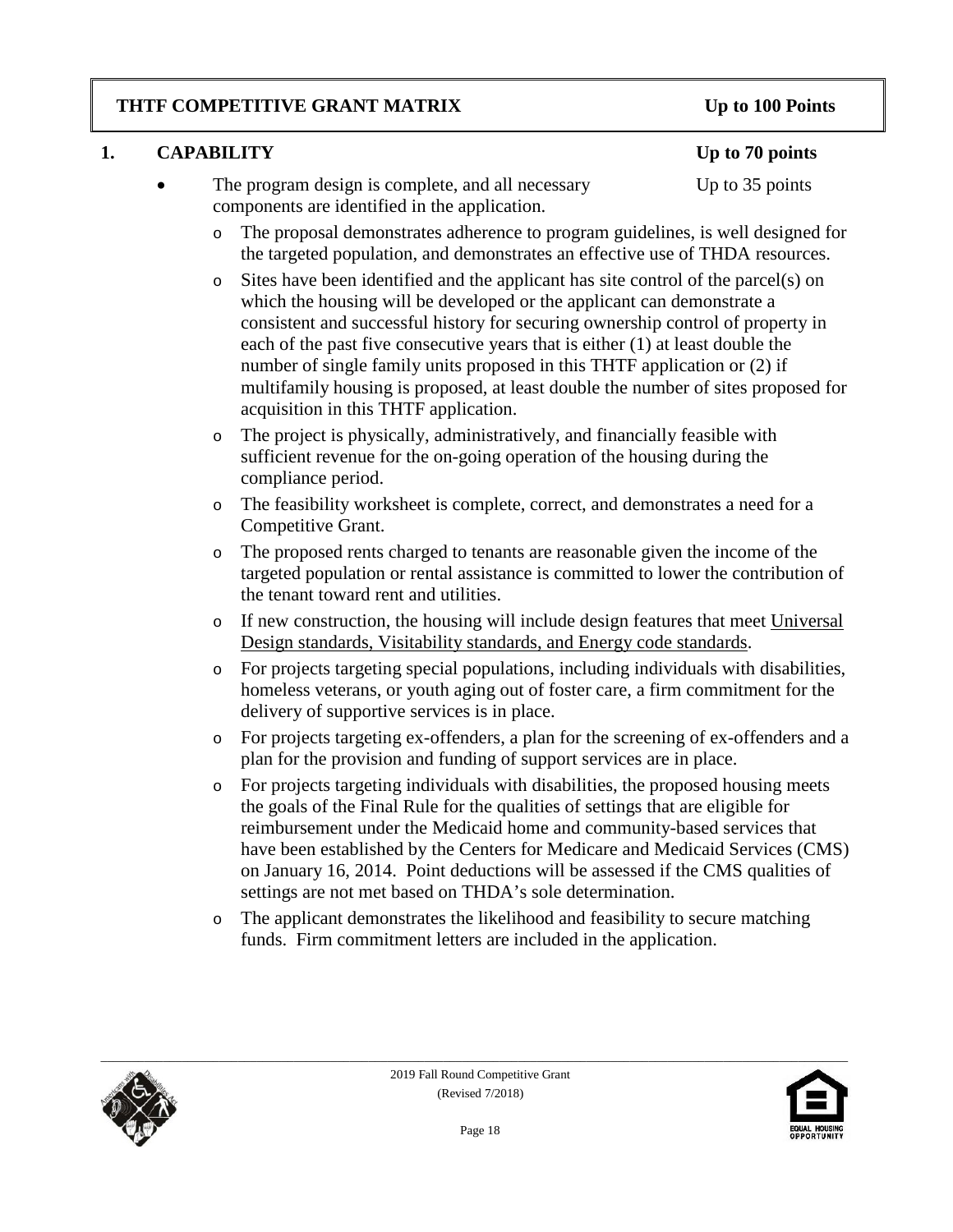- The Applicant demonstrates sufficient capacity to Up to 35 points successfully carry out the proposed project.
	- The Applicant and its staff have experience in providing housing to the targeted population.
	- The Applicant and its staff have a demonstrated capacity to manage rental housing.
	- The Applicant's organizational budget reflects multiple sources of funding.
	- If the Applicant has previous experience with Competitive Grants or other programs, point deductions will be assessed if the Applicant has not demonstrated success in:
		- o drawing down funds;
		- o completing a project in a timely manner;
		- o operating a program within THDA guidelines; and,
		- o responding timely to client concerns or complaints, contractor concerns or complaints, and THDA requests for information and/or client stories.

# **2. NEED Up to 20 points**

| <b>Income Targeting</b>                                                                                                                                                                        | Up to 4 points |
|------------------------------------------------------------------------------------------------------------------------------------------------------------------------------------------------|----------------|
| $\rightarrow$ The Applicant will set aside 25% of the units for<br>individuals at 30% of AMI or less                                                                                           | 3 points       |
| $\rightarrow$ The Applicant will set aside 50% of the units for<br>individuals at 50% of AMI or less                                                                                           | 1 point        |
| <u><b>Targeted Populations in THDA Strategic Plan</b></u>                                                                                                                                      | Up to 7 points |
| $\rightarrow$ THDA will award up to 7 points based on the<br>proportion of units set-aside for youth transitioning out<br>of foster care as prioritized in the THDA Strategic Plan             | Up to 7 points |
| $\rightarrow$ THDA will award up to 7 points based on the<br>proportion of units set-aside for ex-offenders,<br>particularly elderly ex-offenders as prioritized in the<br>THDA Strategic Plan | Up to 7 points |
| $\rightarrow$ THDA will award up to 4 points based on the<br>proportion of units set-aside for homeless veterans as<br>prioritized in the Tennessee State Plan to End<br>Homelessness          | Up to 4 points |